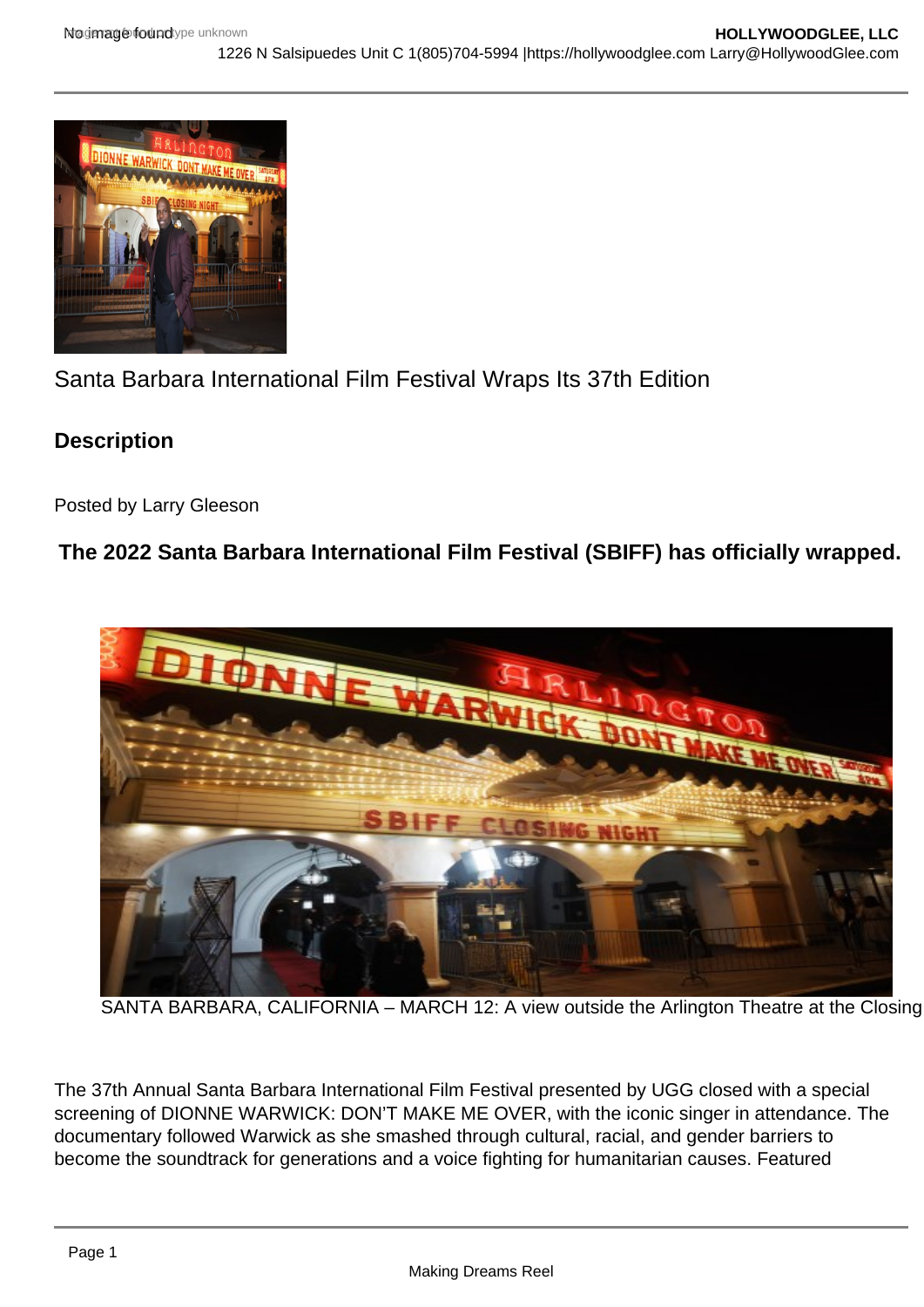interviews with Burt Bachrach, Gladys Knight, Gloria Estefan, Snoop Dogg, Bill Clinton, and many more!

This year was the festival's first-ever hybrid in-person/virtual format. Nevertheless, it didn't stop the Phase Two Oscar juggernaut from featuring Hollywood's top talent. Despite herculean efforts to claim the wildly heralded tributes and panels are only window-dressings for the film program, no one actually believed it.

SANTA BARBARA, CALIFORNIA - MARCH 05: (L-R) Anne Thompson, Zach Baylin, Kenneth Bran

For example, the [Director's Panel/Tribute honored all five Oscar-nominated directors](https://hollywoodglee.com/2022/03/04/all-five-oscar-nominated-directors-honored-at-santa-barbara-film-festival/): Paul Thomas Anderson (LICORICE PIZZA), Kenneth Branagh (BELFAST), Jane Campion (THE POWER OF THE DOG), Ryusuke Hamaguchi (DRIVE MY CAR), and Steven Spielberg (WEST SIDE STORY).

But it was the American Riviera Award tributing Penelope Cruz that was the most evident example of the festival promoting Oscar talent. Passionate cinephilic SBIFF Executive Director Roger Durling led the nearly two-hour-long conversation with Cruz sporting a red cape dress by Chanel. Durling lobbed a few well-placed "soft ball" questions and Cruz swatted them into the stratosphere as the audience was treated to several clips from Cruz's exceptional filmography. Undoubtedly, Cruz moved up into the top tier of the Best Actress category, and deservedly so. She is a major talent and her work in Spanish auteur Pedro Almodovar's [Parallel Mothers](https://hollywoodglee.com/2021/11/14/pedro-almodovar-in-the-house-with-parallel-mothers-afifest/) is her most seasoned and mature performance to date.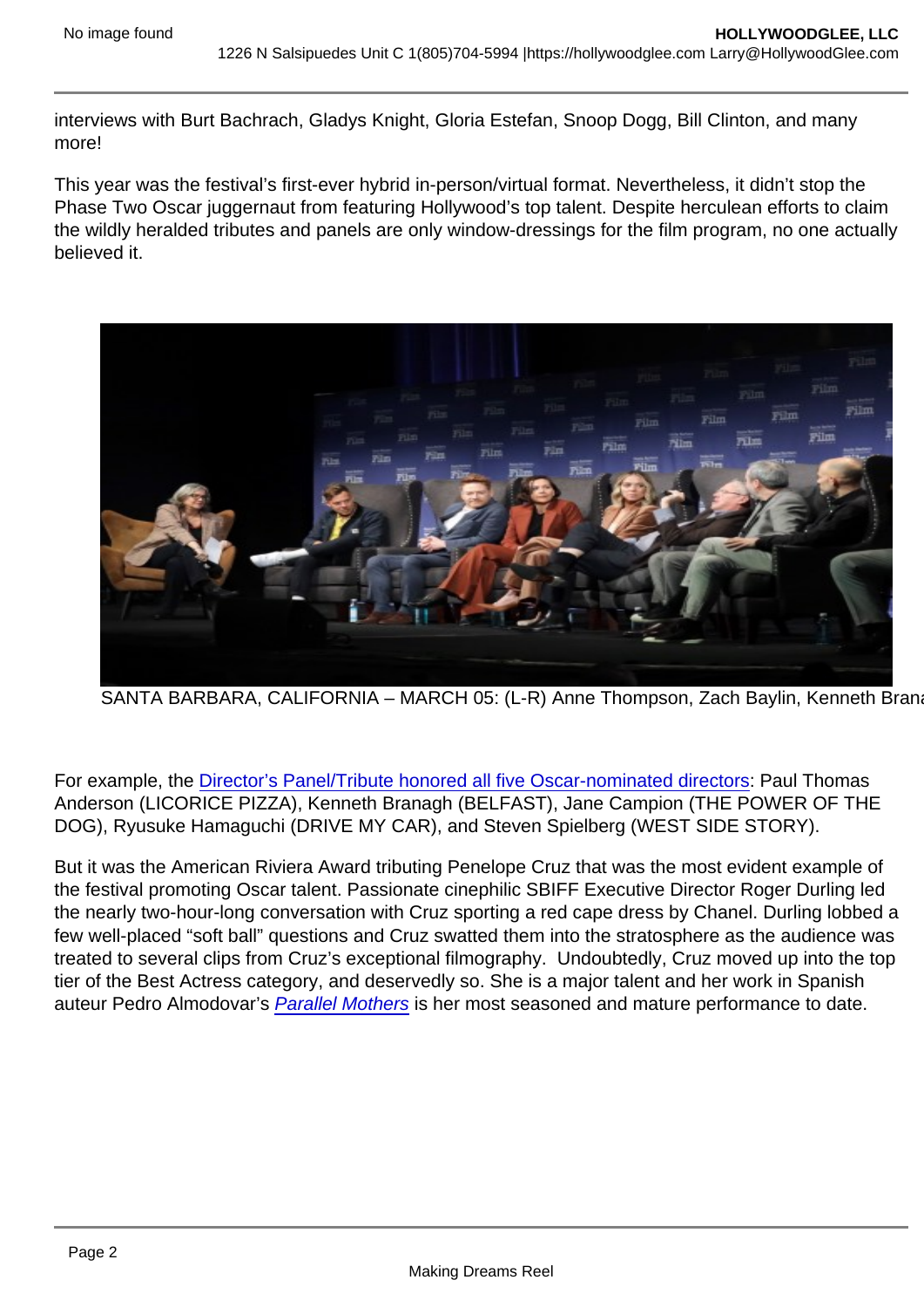### SANTA BARBARA, CALIFORNIA - MARCH 08: Penélope Cruz and SBIFF Executive Director Roge

Following Cruz's conversation with Durling, she was treated to a surprise personal message from Sophia Loren. While presenting the award Loren told Cruz, "The day I met you on the set of Nine more than twelve years ago, I knew that you would be part of my life forever. I knew I found a sister, a daughter, a colleague, and a great, great friend."

In juxtaposition to the Durling-led conversation, The Hollywood Reporter Awards Columnist, the affable Scott Feinberg, poked and prodded the boisterous and energetic Will Smith and the reserved and talented Aunjanue Ellis during the festival Outstanding Performers of the Year Tribute for their work in the Richard Williams biopic King Richard. Richard Williams is the father of tennis greats, Serena and Venus Williams. Smith is considered a front-runner for Best Actor as is Ellis for Best Supporting **Actress**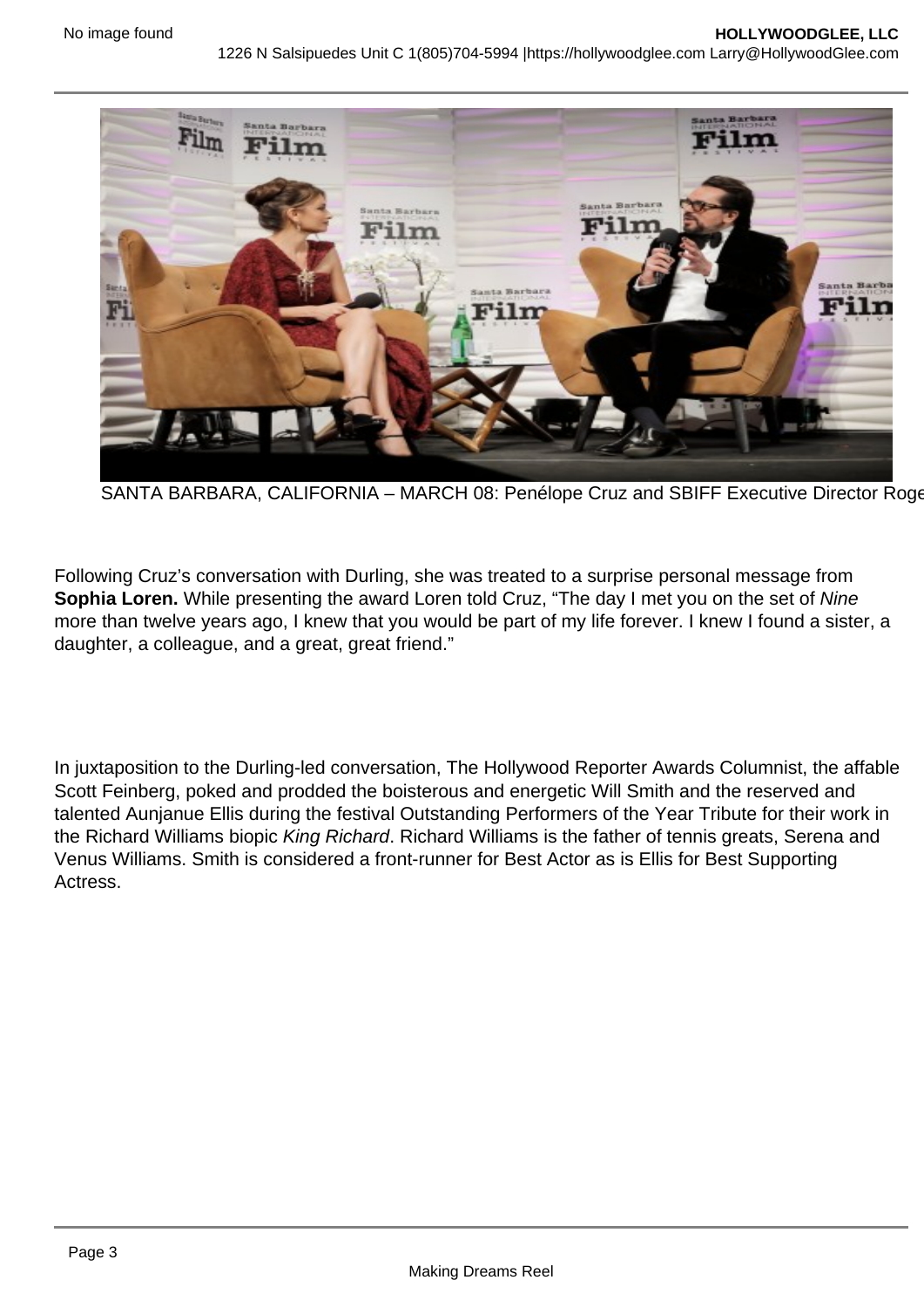SANTA BARBARA, CALIFORNIA - MARCH 06: (L-R) Aunjanue Ellis, Will Smith, and Scott Feinber

Smith is seeing the competition heat up though with The Power of the Dog lead, the cerebral Benedict Cumberbatch, making a splash, and who, coincidentally, was at the festival receiving the SBIFF Cinema Vanguard Award presented by The Power of the Dog's Oscar-nominated writer/director, Jane Campion! Campion lavishes high praise on Cumberbatch (see clip).

The [Variety Artisan Awards,](https://hollywoodglee.com/2022/03/08/variety-artisans-award-presented-to-lin-manuel-miranda-germaine-franco-greig-fraser-tamara-deverell-and-more-sbiff/) honoring those nominated for an Academy Award in below-the-line categories, the [various panels, and the Virtuosos r](https://hollywoodglee.com/2022/03/06/catching-up-with-sbiff-panels-and-virtuosos/)ound out the festival's Oscar-laden focus.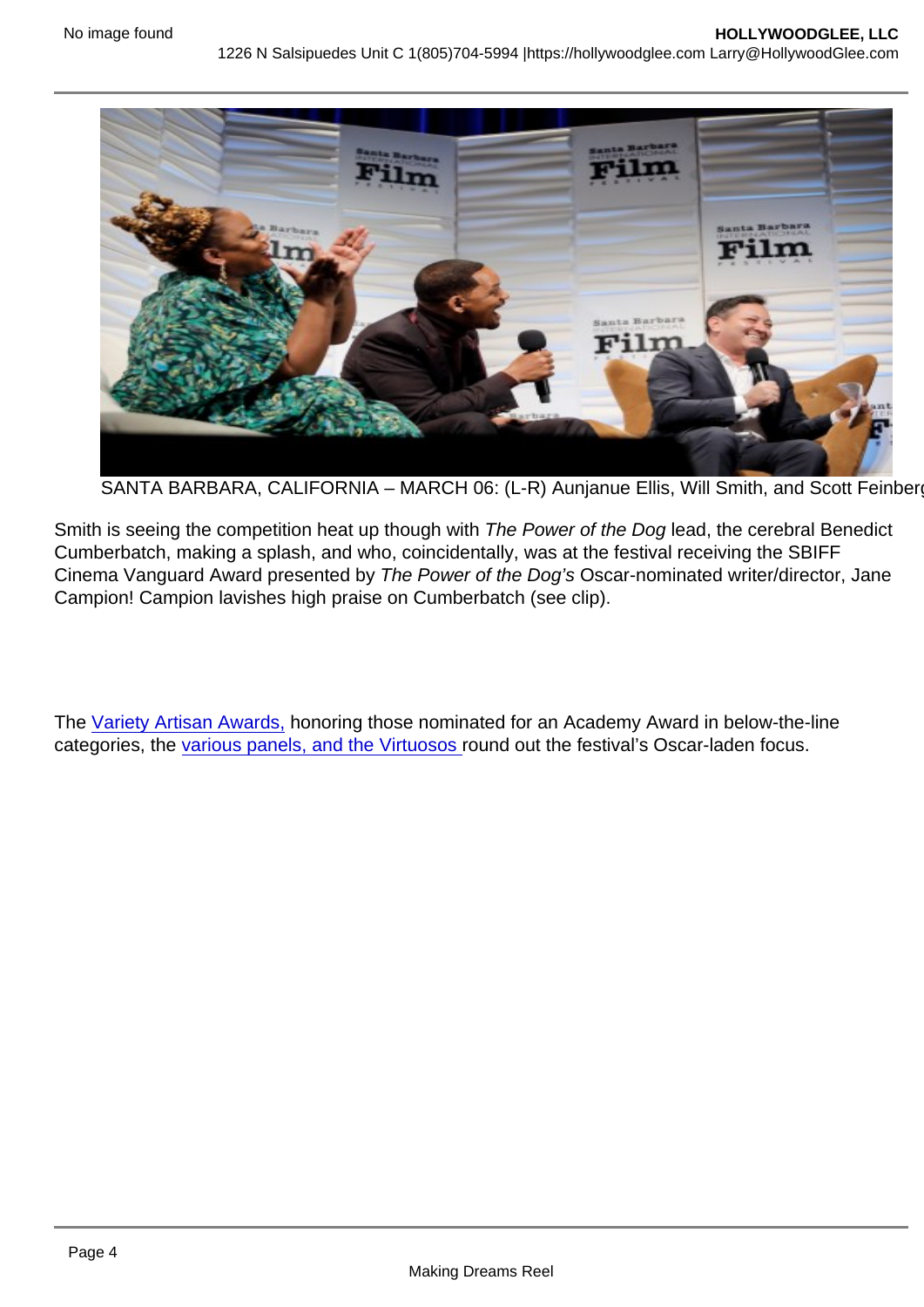### SANTA BARBARA, CALIFORNIA - MARCH 12: (L-R) Madelyn Hammond, Lynn Harris, Jessica Kir

Not to take anything away from this year's films put together by The Los Angeles Critic Association's, Claudia Puig. Puig was determined to showcase more films representative of the greater Santa Barbara community.

A Place in the Field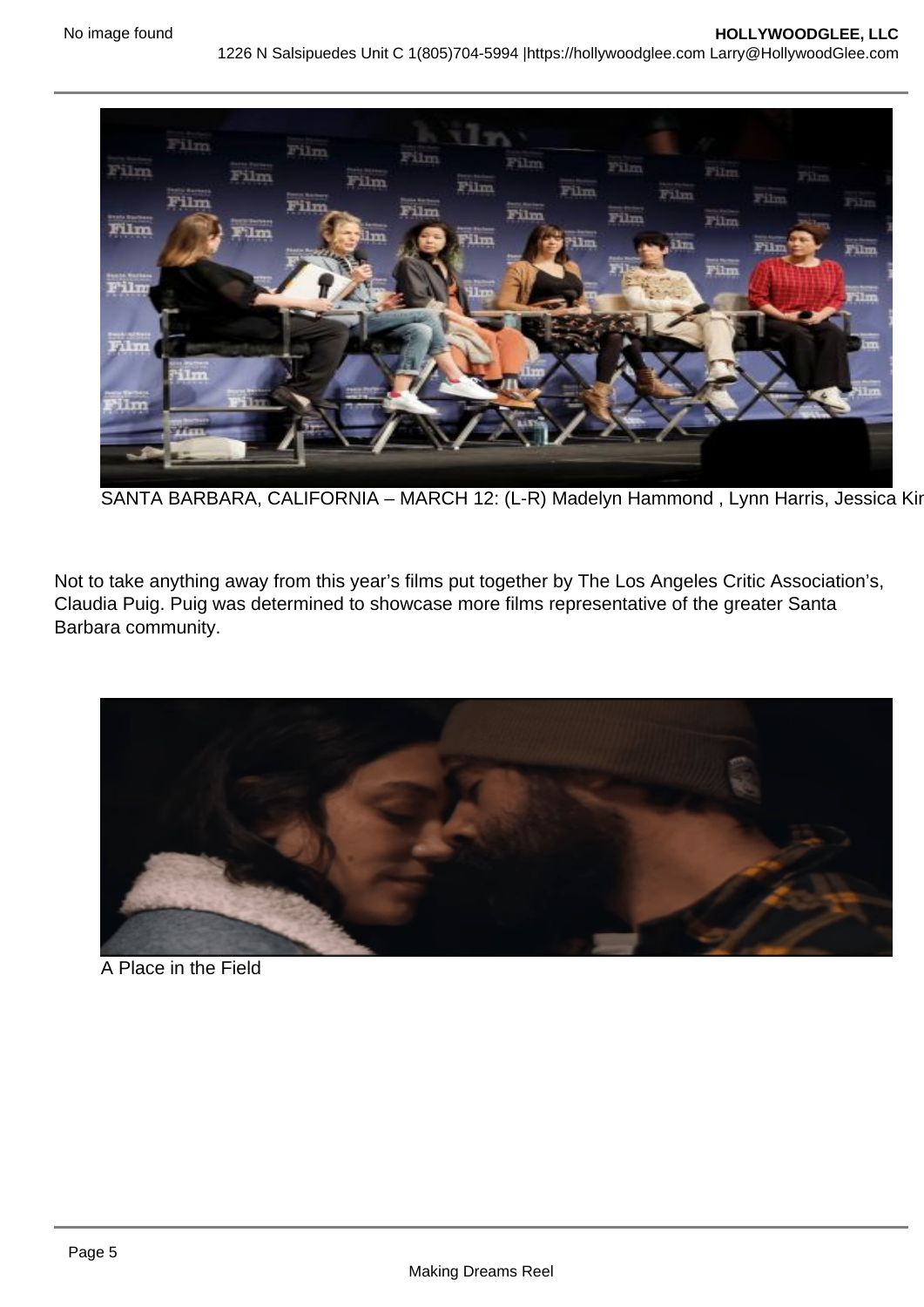Luckily, I had the good fortune to bend Puig's ear on the sidewalk outside the Fiesta Five screening venue singing the praise of the directing debut of Nicole Mejia, [A Place In the Field,](https://hollywoodglee.com/2022/03/05/a-place-in-the-field-is-a-must-see-selection-at-the-2022-santa-barbara-film-festival/) while thanking her for programming such a film directed by a woman, produced primarily by a woman, and shot by a woman depicting a veteran dealing with unresolved war-time conflicts. Unabashedly, Puig communicated an Uber was arriving in two minutes and confided that there were a few last-minute additions worth checking out.

Nitram

Little did I know in that very moment, that one of the last films screening on Friday night in a slot up against the festival's biggest and most prestigious award, the Maltin Modern Master Award honoring the Aaron Sorkin-penned, I Love Lucy leads, Nicole Kidman, and Javier Bardem would be the blistering backstory of the Australian Port Arthur Massacre on Tasmania, Nitram, featuring a monumental, "one for the ages" performance by Caleb Landry Jones as the lead Nitram (Martin spelled backward) for which he received Best Actor in Film from the illustrious Cannes Film Festival. Fortunately, a second screening occurred on Saturday afternoon. I did attend the second screening as I had watched virtually Leonard Maltin's truncated performance on Friday evening with Kidman and Bardem.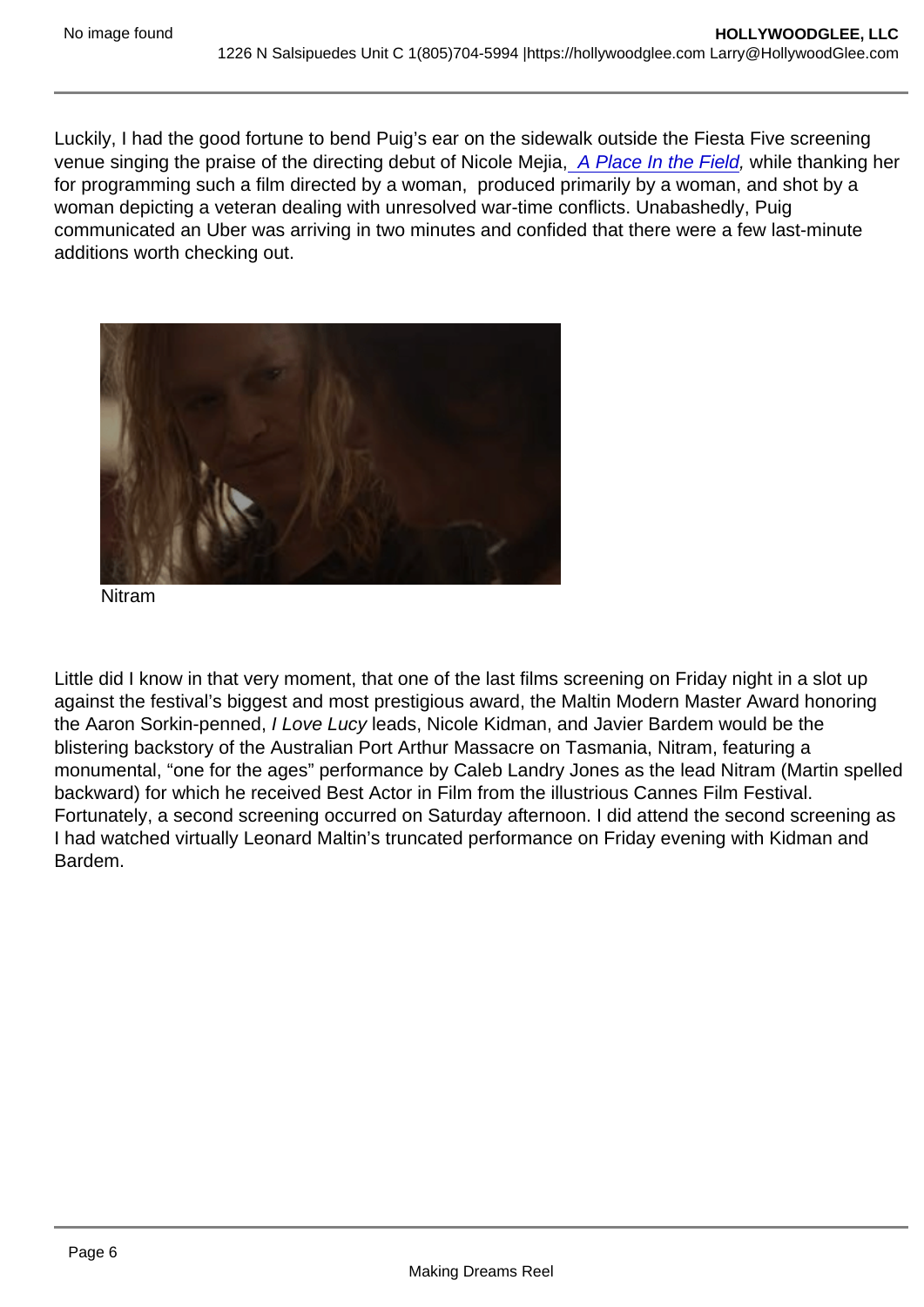Big Crow

Another film Puig brought forth was a Native film, [Big Crow](https://hollywoodglee.com/2022/03/06/big-crow-world-premiere-captures-a-teens-energy-and-dream-for-the-future-at-santa-barbara/), a narrative documentary on the legend Cheryl Big Crow, a 1980's standout basketball player and visionary of the Lakota people. Like many films this year, Big Crow did not feature a sold-out audience. Due to COVID and by design, fewer passes and diminished capacities were the norms with masks required along with proof of vaccination or negative test within the previous 72 hours to have a seat for any of the festival's offerings.

A short-form documentary with vivid colors and a female subject matter, Fresh to Frightening: The Shannon Green Story, on Santa Barbara's, world-renowned Yacht Racing photographer epitomized Puig's determination to show more films representative of Santa Barbara. Fresh to Frightening s is "a kinetic and gorgeously shot documentary which captures the beauty and energy of sailing and yacht racing while it also introduces us to a dynamic woman and the art of her photography." Indeed.

I can honestly say, I did not see a bad film. In reality, there were only two kinds of films this year – good and better!

Here are the award-winning films for the 2022 Santa Barbara International Film Festival:

Audience Choice Award sponsored by The Santa Barbara Independent: Rachael Moriarty and Peter Murphy's Róise and Frank (Mo ghrá buan)

Best Documentary Short Film Award: Jordan Matthew Horowitz's LALITO 10

Bruce Corwin Award – Best Live-Action Short Film: Marilyn Cooke's NO GHOST IN THE MORGUE (PAS DE FANTÔME À LA MORGUE)

Bruce Corwin Award – Best Animated Short Film: Zacharias Kunuk's THE SHAMAN'S APPRENTICE

Best Documentary Award: Jon-Sesrie Goff's AFTER SHERMAN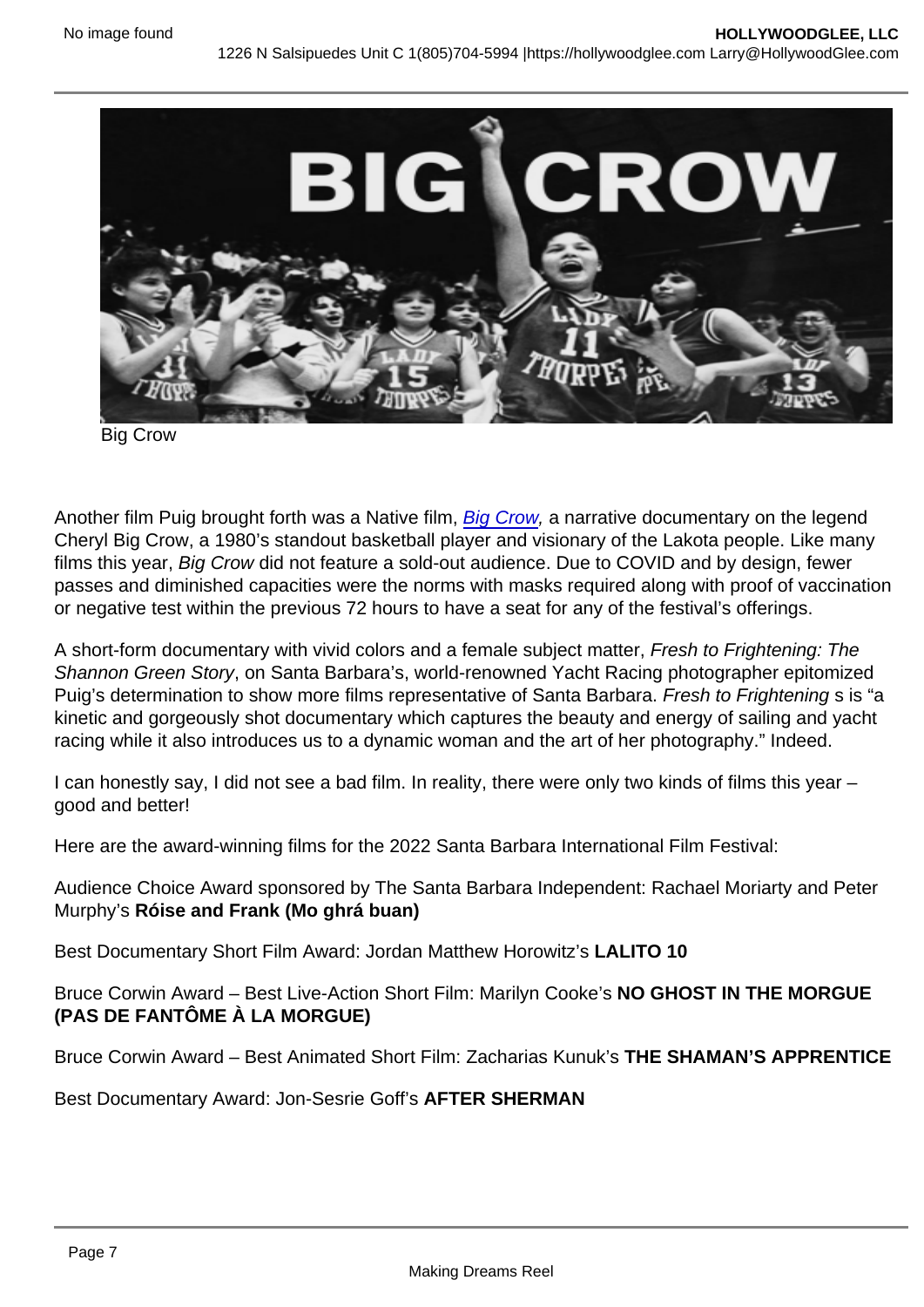Jeffrey C. Barbakow Award – Best International Feature Film: Shawkat Amin Korki's THE EXAM (EZMÛN)

Best Middle Eastern/Israeli Film Award: Dina Amer's YOU RESEMBLE ME (TU ME RESSEMBLES)

Best Nordic/Dutch Film Award: Marianne Blicher's MISS VIBORG

Nueva Vision Award for Spain/Latin America Cinema: Martín Barrenechea and Nicolás Branca's 9

Panavision Spirit Award for Independent Cinema: Shasha Nakhai and Rich Williamson's **SCARBOROUGH** 

Social Justice Award for Documentary Film: Emma Macey-Storch's GEETA

ADL Stand Up Award, sponsored by ADL Santa Barbara/Tri-Counties, the Skinner Social Impact Fund, and Steve & Cindy Lyons: Jordan W. Barrow and Matt Edwards's OUR WORDS COLLIDE.

The films were chosen by jury members Carlos Aguilar, Justine Bateman, Dupe Bosu, Julie Carmen, Annlee Ellingson, Tim Grierson, Beandrea July, Elizabeth Lo, Scott Mantz, Jose Novoa, Gil Robertson, Charles Solomon, Angie Wang, Steve Zahn, and Anthony & Annette Zerbe.

> SBIFF's Programming Director Claudia Puig.

"We are so thrilled to have had our slate of 200 films from 54 countries so well-received by festivalgoers. A few films even elicited standing ovations. We are very proud that filmmakers came from as far as Nepal, Iran, and Uganda–and many countries in between– to attend with their films. We thank all the wonderful filmmakers and our enthusiastic Santa